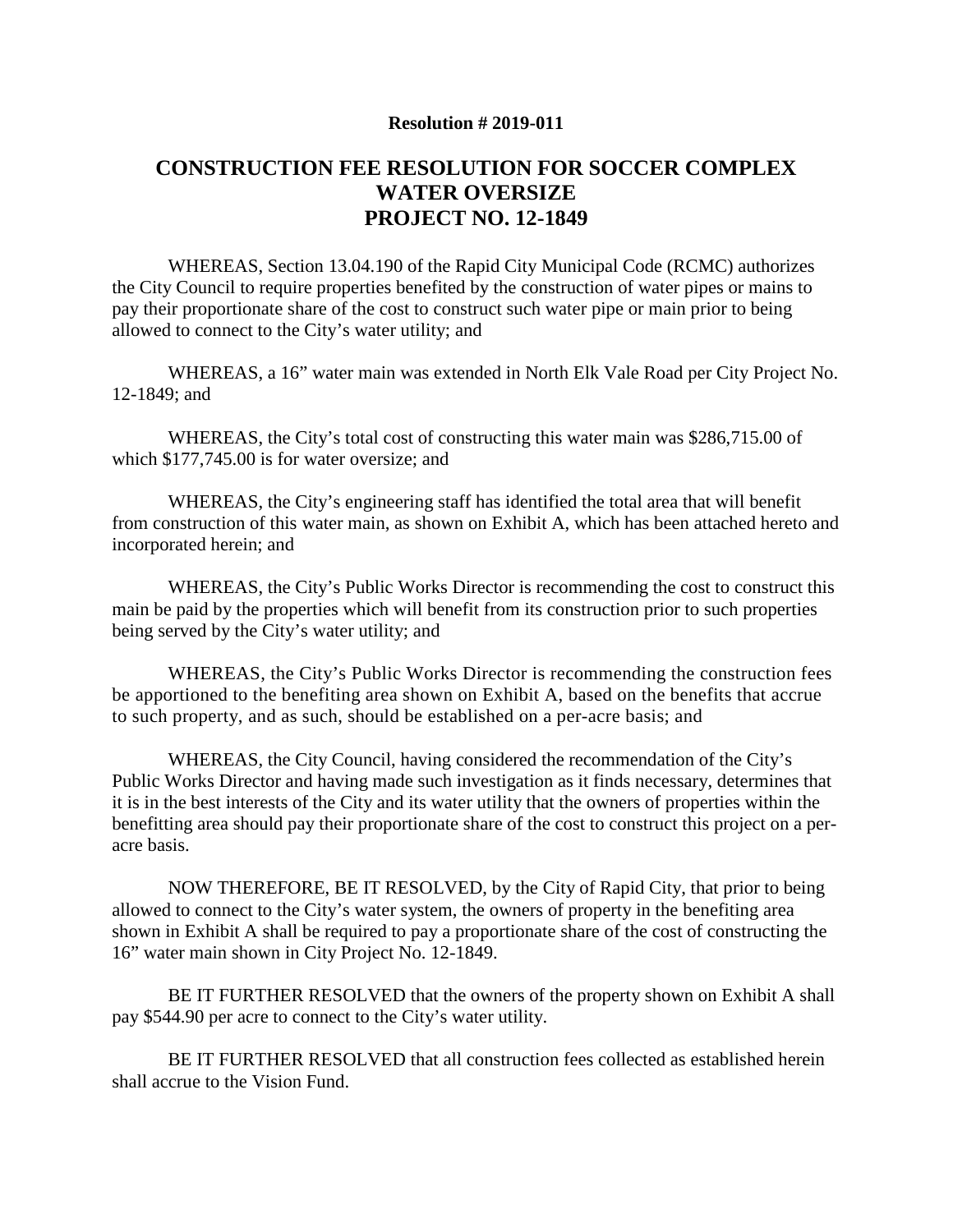BE IT FURTHER RESOLVED that such utility construction fees shall remain in effect until such time as the balance of the project costs totaling \$177,745.00 has been collected, or until all benefitting properties have connected to City water, at which time this Resolution and the utility construction fee shall automatically expire.

Dated this \_\_\_\_day of\_\_\_\_\_\_\_\_\_\_\_\_\_\_, 2019

CITY OF RAPID CITY

\_\_\_\_\_\_\_\_\_\_\_\_\_\_\_\_\_\_\_\_\_\_\_\_\_\_\_\_\_

Mayor

ATTEST:

Finance Officer

\_\_\_\_\_\_\_\_\_\_\_\_\_\_\_\_\_\_\_\_\_\_\_\_\_\_\_\_\_\_

(SEAL)